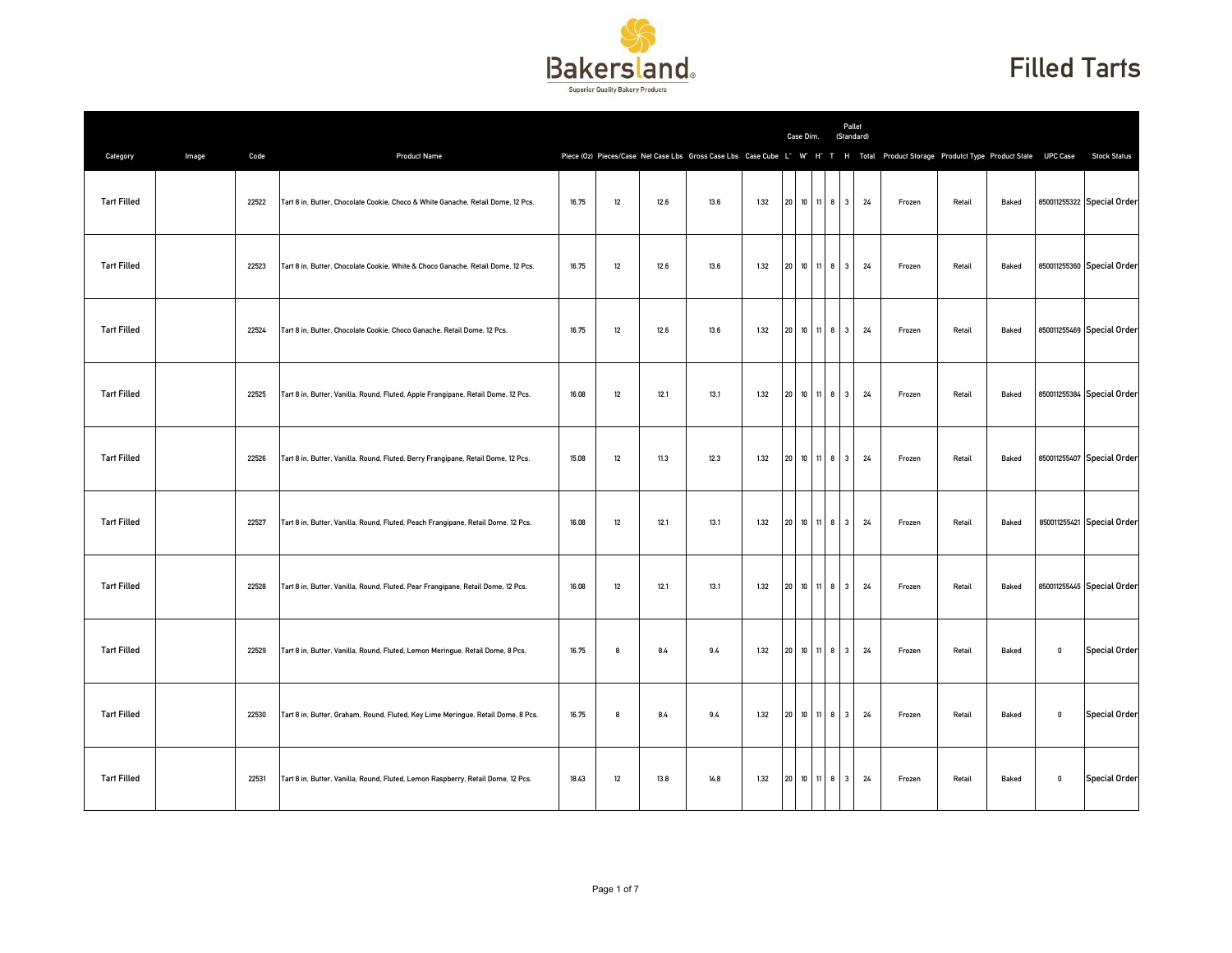

| <b>Tart Filled</b> |                  | 22532 | Tart 8 in, Butter, Vanilla, Round, Fluted, Brown Butter Apple, Retail Dome, 12 Pcs. | 18.43 | 12 | 13.8 | 14.8 | 1.32 |            |         |              | 20 10 11 8 3   | 24 | Frozen | Retail | Baked | $\mathbf 0$ | <b>Special Order</b> |
|--------------------|------------------|-------|-------------------------------------------------------------------------------------|-------|----|------|------|------|------------|---------|--------------|----------------|----|--------|--------|-------|-------------|----------------------|
| <b>Tart Filled</b> |                  | 22533 | Tart 8 in, Butter, Vanilla, Round, Fluted, Brown Butter Pear, Retail Dome, 12 Pcs.  | 18.43 | 12 | 13.8 | 14.8 | 1.32 |            |         |              | 20 10 11 8 3   | 24 | Frozen | Retail | Baked | $\mathbf 0$ | <b>Special Order</b> |
| <b>Tart Filled</b> |                  | 22534 | Tart 8 in, Butter, Graham, Round, Fluted, S'mores, Retail Dome, 8 Pcs.              | 18.43 | 8  | 9.2  | 10.2 | 1.32 |            |         |              | 20 10 11 8 3   | 24 | Frozen | Retail | Baked | $\mathbf 0$ | <b>Special Order</b> |
| <b>Tart Filled</b> |                  | 22535 | Tart 8 in, Butter, Vanilla, Round, Fluted, Crème Brûlée, Retail Dome, 12 Pcs.       | 16.08 | 12 | 12.1 | 13.1 | 1.32 | 20 10 11 8 |         |              | 3              | 24 | Frozen | Retail | Baked | $\mathbf 0$ | <b>Special Order</b> |
| <b>Tart Filled</b> | <b>OBSTRATES</b> | 22601 | Tart 4 in, Butter, Chocolate Cookie, Choco & White Ganache, Retail Dome, 40 Pcs.    | 2.85  | 40 | 7.1  | 8.1  | 1.20 | 20         | 11 10 8 |              | 4              | 32 | Frozen | Retail | Baked | $\mathbf 0$ | <b>Special Order</b> |
| <b>Tart Filled</b> |                  | 22602 | Tart 4 in, Butter, Chocolate Cookie, White & Choco Ganache, Retail Dome, 40 Pcs.    | 2.85  | 40 | 7.1  | 8.1  | 1.20 | 20 11 10 8 |         |              | 4              | 32 | Frozen | Retail | Baked | $\mathbf 0$ | <b>Special Order</b> |
| <b>Tart Filled</b> | <b>TENCHAGE</b>  | 22603 | Tart 4 in, Butter, Chocolate Cookie, Choco Ganache, Retail Dome, 40 Pcs.            | 2.85  | 40 | 7.1  | 8.1  | 1.20 |            |         |              | 20 11 10 8 4   | 32 | Frozen | Retail | Baked | $\mathbf 0$ | <b>Special Order</b> |
| <b>Tart Filled</b> | <b>Executive</b> | 22604 | Tart 4 in, Butter, Vanilla, Round, Fluted, Apple Frangipane, Retail Dome, 40 Pcs.   | 3.35  | 40 | 8.4  | 9.4  | 1.20 | 20 11 10 8 |         |              | 4              | 32 | Frozen | Retail | Baked | $\mathbf 0$ | <b>Special Order</b> |
| <b>Tart Filled</b> |                  | 22605 | Tart 4 in, Butter, Vanilla, Round, Fluted, Berry Frangipane, Retail Dome, 40 Pcs.   | 3.02  | 40 | 7.5  | 8.5  | 1.20 | 20         | 11      | $10 \quad 8$ | 4              | 32 | Frozen | Retail | Baked | $\mathbf 0$ | <b>Special Order</b> |
| <b>Tart Filled</b> | <b>Change</b>    | 22606 | Tart 4 in, Butter, Vanilla, Round, Fluted, Peach Frangipane, Retail Dome, 40 Pcs.   | 3.35  | 40 | 8.4  | 9.4  | 1.20 | 20 11 10 8 |         |              | $\overline{4}$ | 32 | Frozen | Retail | Baked | $\mathbf 0$ | <b>Special Order</b> |
| <b>Tart Filled</b> | Baternoon (      | 22607 | Tart 4 in, Butter, Vanilla, Round, Fluted, Pear Frangipane, Retail Dome, 40 Pcs.    | 3.35  | 40 | 8.4  | 9.4  | 1.20 |            |         |              | 20 11 10 8 4   | 32 | Frozen | Retail | Baked | $\mathbf 0$ | <b>Special Order</b> |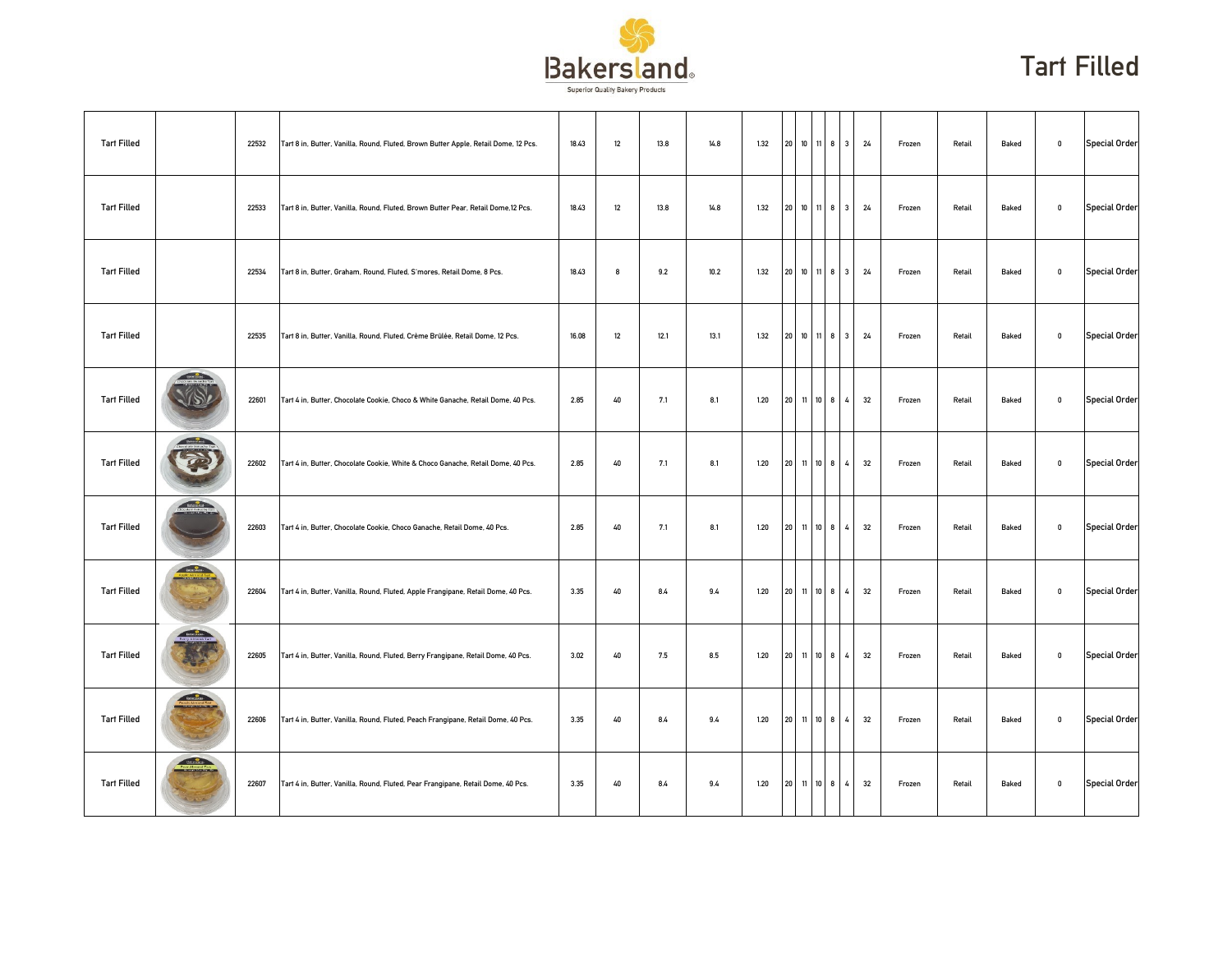

| <b>Tart Filled</b> | <b>Committee</b>                                     | 22608 | Tart 4 in, Butter, Vanilla, Round, Fluted, Lemon Meringue, Retail Dome, 32 Pcs.     | 3.35  | 32 | 6.7  | 7.7  | 1.20 |                 | 20 11 10 8   |         | $\overline{4}$ | 32  | Frozen | Retail      | Baked | $\mathbf 0$  | <b>Special Order</b> |
|--------------------|------------------------------------------------------|-------|-------------------------------------------------------------------------------------|-------|----|------|------|------|-----------------|--------------|---------|----------------|-----|--------|-------------|-------|--------------|----------------------|
| <b>Tart Filled</b> |                                                      | 22609 | Tart 4 in, Butter, Graham, Round, Fluted, Key Lime Meringue, Retail Dome, 32 Pcs.   | 3.35  | 32 | 6.7  | 7.7  | 1.20 |                 | 20 11 10     | 8       | 4              | 32  | Frozen | Retail      | Baked | $\mathbf 0$  | <b>Special Order</b> |
| <b>Tart Filled</b> | <b>Streament</b>                                     | 22610 | Tart 4 in, Butter, Vanilla, Round, Fluted, Lemon Raspberry, Retail Dome, 40 Pcs.    | 3.02  | 40 | 7.5  | 8.5  | 1.20 |                 | 20 11 10 8 4 |         |                | 32  | Frozen | Retail      | Baked | $\mathbf 0$  | <b>Special Order</b> |
| <b>Tart Filled</b> | <b>ENGINEERING</b>                                   | 22611 | Tart 4 in, Butter, Vanilla, Round, Fluted, Brown Butter Apple, Retail Dome, 40 Pcs. | 3.02  | 40 | 7.5  | 8.5  | 1.20 | 20              | 11   10      | 8       | $\overline{4}$ | 32  | Frozen | Retail      | Baked | $\mathbf 0$  | <b>Special Order</b> |
| <b>Tart Filled</b> | <b>Bally Corporation</b>                             | 22612 | Tart 4 in, Butter, Vanilla, Round, Fluted, Brown Butter Pear, Retail Dome, 40 Pcs.  | 3.02  | 40 | 7.5  | 8.5  | 1.20 | 20              | 11 10        | 8       | 4              | 32  | Frozen | Retail      | Baked | $\mathbf{0}$ | <b>Special Order</b> |
| <b>Tart Filled</b> | SHARDLANS                                            | 22613 | Tart 4 in, Butter, Graham, Round, Fluted, S'mores, Retail Dome, 32 Pcs.             | 3.35  | 32 | 6.7  | 7.7  | 1.20 |                 | 20 11 10 8   |         | $\overline{4}$ | 32  | Frozen | Retail      | Baked | $\mathbf 0$  | <b>Special Order</b> |
| <b>Tart Filled</b> | <b>Contract Contract Contract</b><br><b>Thursday</b> | 22614 | Tart 4 in, Butter, Vanilla, Round, Fluted, Crème Brûlée, Retail Dome, 40 Pcs.       | 3.02  | 40 | 7.5  | 8.5  | 1.20 |                 | 20 11 10 8   |         | $\overline{4}$ | 32  | Frozen | Retail      | Baked | $\mathbf 0$  | <b>Special Order</b> |
| <b>Tart Filled</b> |                                                      | 23102 | Tart 4 in, Butter, Vanilla, Round, Fluted, Vanilla Custard, 64 Pcs.                 | 3.17  | 64 | 12.7 | 13.7 | 0.81 |                 | 19 10 8 10 6 |         |                | 60  | Frozen | Foodservice | Baked | 850011255056 | In Stock             |
| <b>Tart Filled</b> |                                                      | 23105 | Tart 4.5" Butter, Vanilla, Round, Fluted, Vanilla Custard, 30 Pcs.                  | 4.23  | 30 | 7.9  | 8.9  | 0.54 | 10 <sup>1</sup> | 16           | 13<br>6 | 8              | 104 | Frozen | Foodservice | Baked | 658201068321 | In Stock             |
| <b>Tart Filled</b> |                                                      | 23111 | Tart 9 in, Butter, Vanilla, Round, Fluted, Vanilla Custard, 12 Pcs.                 | 24.69 | 12 | 18.5 | 19.5 | 1.20 |                 | 20 11 10 8   |         | 4              | 32  | Frozen | Foodservice | Baked | 850011255100 | In Stock             |
| <b>Tart Filled</b> |                                                      | 23131 | Tart 13" x 3.5" Butter, Vanilla, Rectangle, Fluted, Vanilla Custard, 24 Pcs.        | 13.40 | 24 | 20.1 | 21.1 | 1.62 |                 | 18 15 10 6 4 |         |                | 24  | Frozen | Foodservice | Baked | $\mathbf 0$  | <b>Special Order</b> |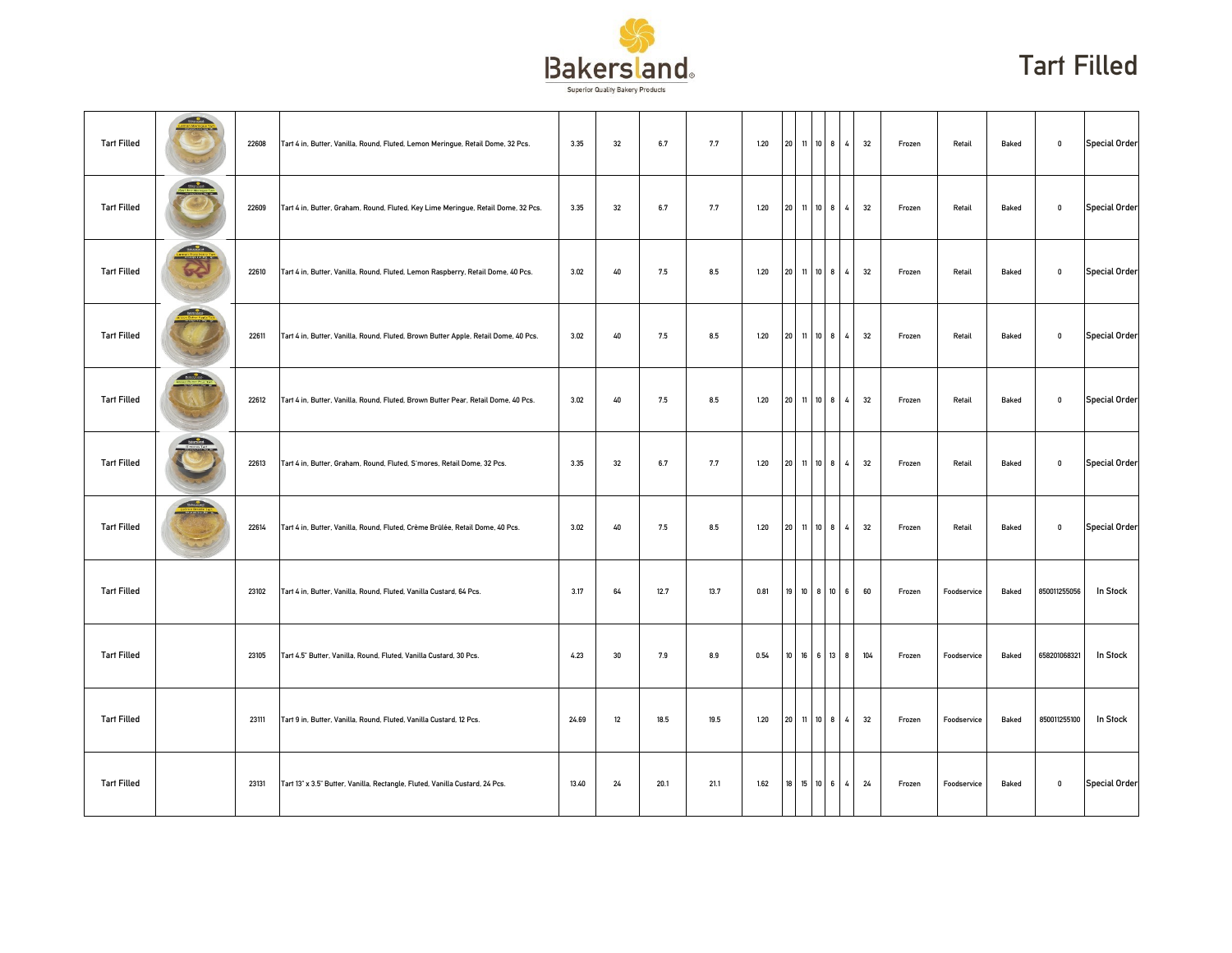

| <b>Tart Filled</b> | 23141 | Tart 8 in, Butter, Vanilla, Round, Fluted, Vanilla Custard, 12 Pcs.                | 18.43 | 12     | 13.8 | 14.8 | 1.20 |    | 20 11 10 8 |              | $\sim$ $\sim$   | 32 | Frozen | Foodservice | Baked |             | 850011255285 Special Order |
|--------------------|-------|------------------------------------------------------------------------------------|-------|--------|------|------|------|----|------------|--------------|-----------------|----|--------|-------------|-------|-------------|----------------------------|
| <b>Tart Filled</b> | 23151 | Tart 13.5x4 in, Butter, Vanilla, Rectangle, Fluted, Vanilla Custard, 24 Pcs.       | 16.75 | 24     | 25.1 | 26.1 | 1.90 |    | 20 16 10 6 |              | $4^{\circ}$     | 24 | Frozen | Foodservice | Baked |             | 850011255087 Special Order |
| <b>Tart Filled</b> | 23211 | Tart 3 in, Chinese Egg Tart, 80 Pcs.                                               | 1.94  | 80     | 9.7  | 10.7 | 1.33 |    |            |              | 20 16 7 6 5     | 30 | Frozen | Foodservice | Raw   |             | 850011255254 Special Order |
| <b>Tart Filled</b> | 23231 | Tart 3 in, Japanese Cheese Tart, 80 Pcs.                                           | 2.18  | 80     | 10.9 | 11.9 | 1.33 | 20 | 16 7 6     |              | 5               | 30 | Frozen | Foodservice | Raw   |             | 850011255261 Special Order |
| <b>Tart Filled</b> | 23301 | Tart 4 in, Butter, Chocolate Cookie, Round, Fluted, Choco Ganache, 32 Pcs.         | 2.85  | 32     | 5.7  | 6.7  | 0.81 | 19 | 10 8 10    |              | 6               | 60 | Frozen | Foodservice | Baked |             | 850011255155 Special Order |
| <b>Tart Filled</b> | 23302 | Tart 4 in, Butter, Chocolate Cookie, Round, Fluted, Choco & White Ganache, 32 Pcs. | 2.85  | 32     | 5.7  | 6.7  | 0.81 |    |            |              | 19 10 8 10 6    | 60 | Frozen | Foodservice | Baked |             | 850011255278 Special Order |
| <b>Tart Filled</b> | 23303 | Tart 4 in, Butter, Chocolate Cookie, Round, Fluted, White & Choco Ganache, 32 Pcs. | 2.80  | 32     | 5.7  | 6.7  | 0.81 |    | 19 10 8 10 |              | $6\overline{6}$ | 60 | Frozen | Foodservice | Baked | $\mathbf 0$ | <b>Special Order</b>       |
| <b>Tart Filled</b> | 23341 | Tart 8 in, Butter, Chocolate Cookie, Round, Fluted, Choco Ganache, 12 Pcs.         | 17.09 | 12     | 12.8 | 13.8 | 1.20 |    | 20 11 10 8 |              | 4               | 32 | Frozen | Foodservice | Baked |             | 850011255063 Special Order |
| <b>Tart Filled</b> | 23342 | Tart 8 in, Butter, Chocolate Cookie, Round, Fluted, Choco & White Ganache, 12 Pcs. | 17.09 | 12     | 12.8 | 13.8 | 1.20 | 20 | 11         | $10 \quad 8$ | 4               | 32 | Frozen | Foodservice | Baked |             | 850011255001 Special Order |
| <b>Tart Filled</b> | 23343 | Tart 8 in, Butter, Chocolate Cookie, Round, Fluted, White & Choco Ganache, 12 Pcs. | 17.09 | $12\,$ | 12.8 | 13.8 | 1.20 |    | 20 11 10 8 |              | 4               | 32 | Frozen | Foodservice | Baked | $\mathbf 0$ | <b>Special Order</b>       |
| <b>Tart Filled</b> | 23401 | Tart 4 in, Butter, Vanilla, Round, Fluted, Apple Frangipane, 32 Pcs.               | 3.35  | 32     | 6.7  | 7.7  | 0.81 |    |            |              | 19 10 8 10 6    | 60 | Frozen | Foodservice | Baked |             | 850011255124 Special Order |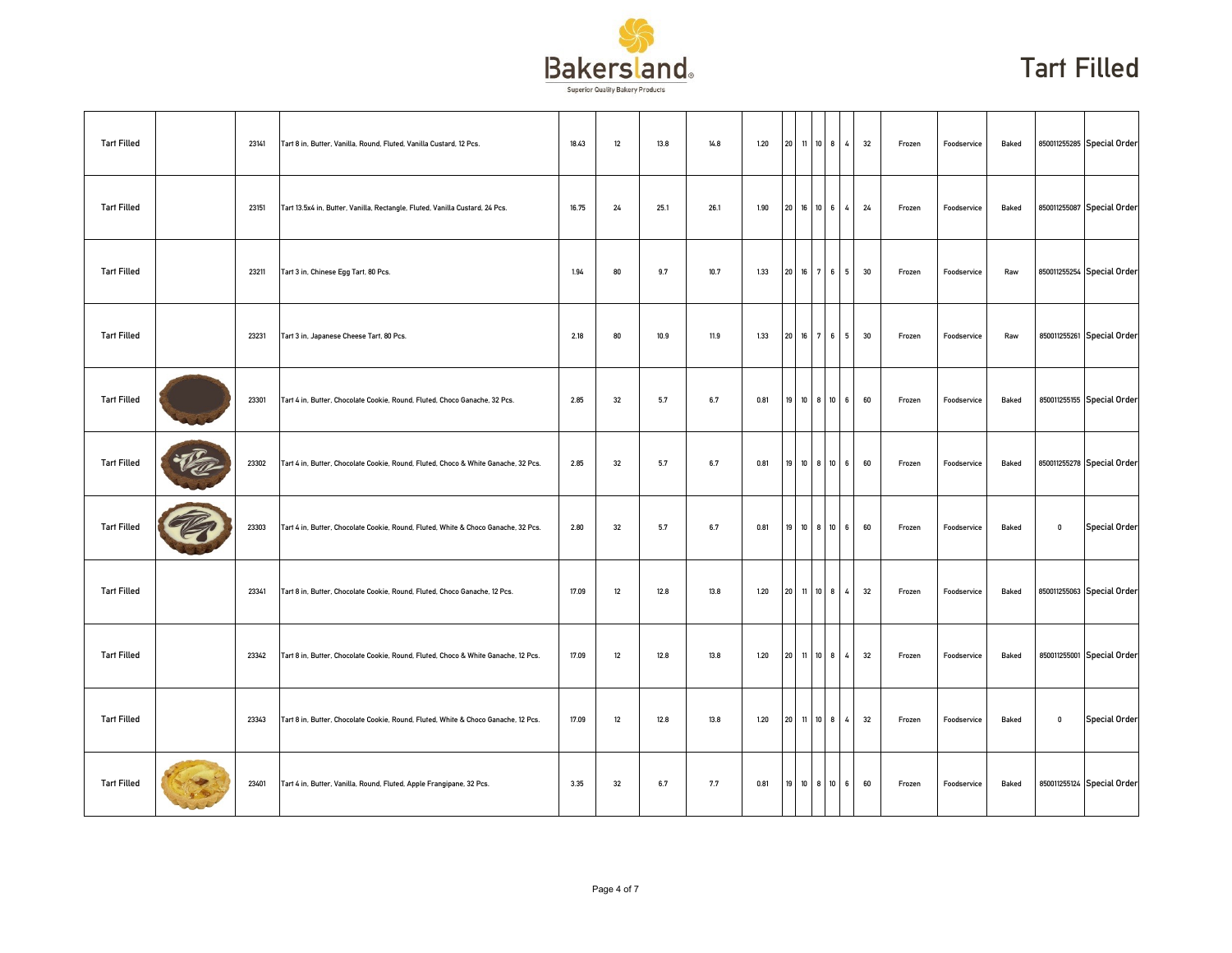

| <b>Tart Filled</b> | 23402 | Tart 4 in, Butter, Vanilla, Round, Fluted, Berry Frangipane, 32 Pcs.                            | 3.02  | 32 | 6.0  | 7.0  | 0.81 |                 | 19 10 8 10 6    |   |                       | 60 | Frozen | Foodservice | Baked |              | 850011255131 Special Order |
|--------------------|-------|-------------------------------------------------------------------------------------------------|-------|----|------|------|------|-----------------|-----------------|---|-----------------------|----|--------|-------------|-------|--------------|----------------------------|
| <b>Tart Filled</b> | 23403 | Tart 4 in, Butter, Vanilla, Round, Fluted, Peach Frangipane, 32 Pcs.                            | 3.35  | 32 | 6.7  | 7.7  | 0.81 |                 | 19 10 8 10      |   | $6\overline{6}$       | 60 | Frozen | Foodservice | Baked |              | 850011255209 Special Order |
| <b>Tart Filled</b> | 23404 | Tart 4 in, Butter, Vanilla, Round, Fluted, Pear Frangipane, 32 Pcs.                             | 3.35  | 32 | 6.7  | 7.7  | 0.81 |                 | 19 10 8 10 6    |   |                       | 60 | Frozen | Foodservice | Baked |              | 850011255117 Special Order |
| <b>Tart Filled</b> | 23441 | Tart 8 in, Butter, Vanilla, Round, Fluted, Apple Frangipane, 12 Pcs.                            | 16.08 | 12 | 12.1 | 13.1 | 1.20 | 20 <sup>1</sup> | 11 10           |   | 8<br>4                | 32 | Frozen | Foodservice | Baked |              | 850011255018 Special Order |
| <b>Tart Filled</b> | 23442 | Tart 8 in, Butter, Vanilla, Round, Fluted, Berry Frangipane, 12 Pcs.                            | 15.08 | 12 | 11.3 | 12.3 | 1.20 | 20 <sup>1</sup> | 11 10           |   | 8<br>$4\overline{ }$  | 32 | Frozen | Foodservice | Baked |              | 850011255025 Special Order |
| <b>Tart Filled</b> |       | 23442NOAL Tart 8 in, Butter, Vanilla, Round, Fluted, Berry Frangipane, No Almonds Deco, 12 Pcs. | 15.08 | 12 | 11.3 | 12.3 | 1.20 |                 | 20 11 10 8 4    |   |                       | 32 | Frozen | Foodservice | Baked |              | 850011255230 Special Order |
| <b>Tart Filled</b> | 23443 | Tart 8 in, Butter, Vanilla, Round, Fluted, Peach Frangipane, 12 Pcs.                            | 16.08 | 12 | 12.1 | 13.1 | 1.20 |                 | 20 11 10 8 4    |   |                       | 32 | Frozen | Foodservice | Baked |              | 850011255032 Special Order |
| <b>Tart Filled</b> | 23444 | Tart 8 in, Butter, Vanilla, Round, Fluted, Pear Frangipane, 12 Pcs.                             | 16.08 | 12 | 12.1 | 13.1 | 1.20 |                 | 20 11 10 8      |   | 4 <sup>1</sup>        | 32 | Frozen | Foodservice | Baked |              | 850011255162 Special Order |
| <b>Tart Filled</b> | 23601 | Tart 4 in, Butter, Vanilla, Round, Fluted, Lemon Meringue, 32 Pcs.                              | 3.35  | 32 | 6.7  | 7.7  | 0.81 | 19              | 10 <sup>°</sup> | 8 | 10 <sup>10</sup><br>6 | 60 | Frozen | Foodservice | Baked | $\mathbf{0}$ | <b>Special Order</b>       |
| <b>Tart Filled</b> | 23602 | Tart 4 in, Butter, Graham, Round, Fluted, Key Lime Meringue, 32 Pcs.                            | 3.35  | 32 | 6.7  | 7.7  | 0.81 |                 | 19 10 8 10      |   | $6\overline{6}$       | 60 | Frozen | Foodservice | Baked | $\mathbf 0$  | <b>Special Order</b>       |
| <b>Tart Filled</b> | 23603 | Tart 4 in, Butter, Vanilla, Round, Fluted, Lemon Raspberry, 32 Pcs.                             | 3.02  | 32 | 6.0  | 7.0  | 0.81 |                 | 19 10 8 10 6    |   |                       | 60 | Frozen | Foodservice | Baked | $\mathbf 0$  | <b>Special Order</b>       |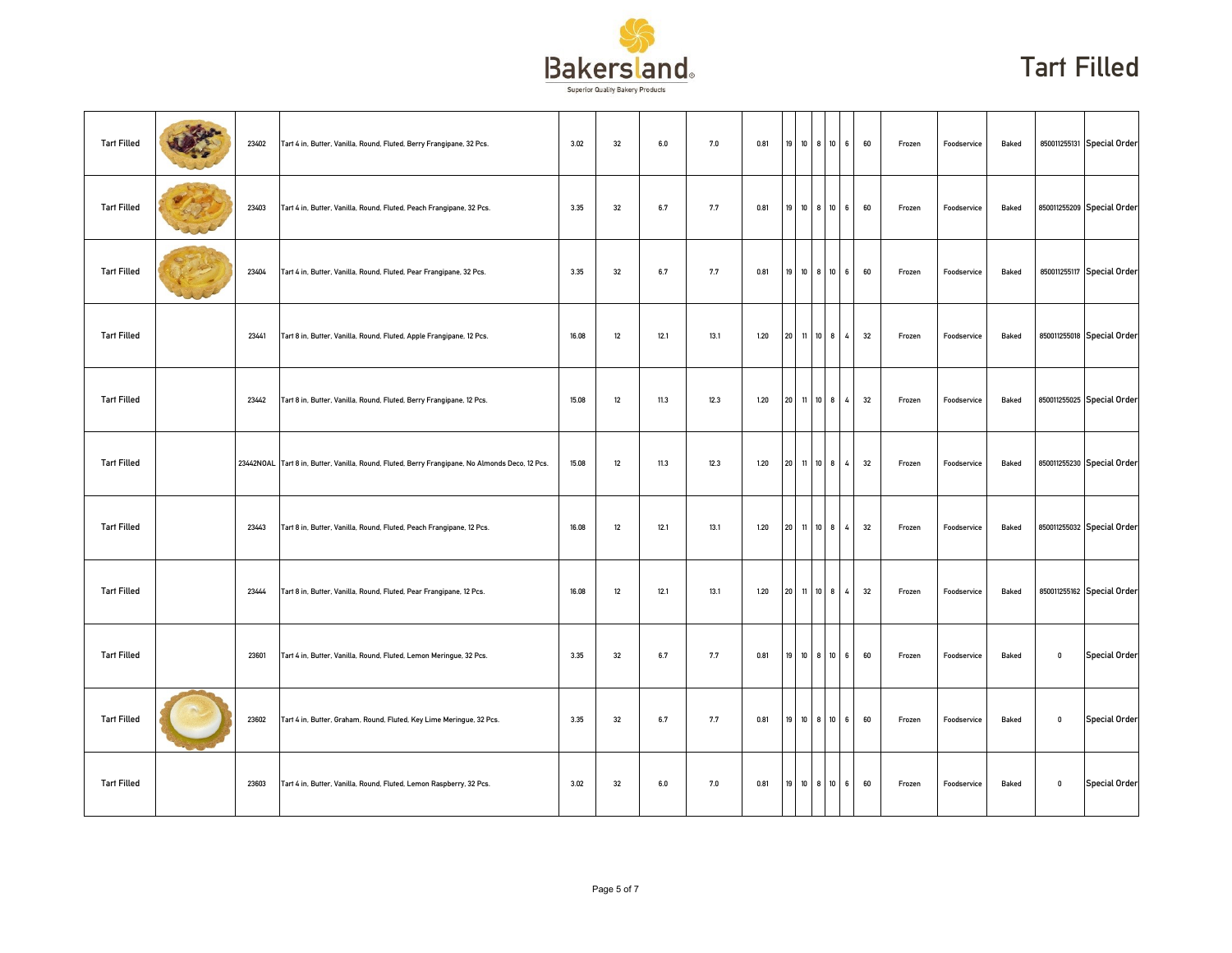

| <b>Tart Filled</b> | 23604 | Tart 4 in, Butter, Graham, Round, Fluted, Key Lime Cream, 32 Pcs.      | 0.00  | 32 | 0.0  | $1.0\,$ | 0.81 |       | 19 10 8 10   |              | 6 <sup>1</sup> | 60 | Frozen | Foodservice | Baked | $\mathbf 0$  | <b>Special Order</b>       |
|--------------------|-------|------------------------------------------------------------------------|-------|----|------|---------|------|-------|--------------|--------------|----------------|----|--------|-------------|-------|--------------|----------------------------|
| <b>Tart Filled</b> | 23641 | Tart 8 in, Butter, Vanilla, Round, Fluted, Lemon Meringue, 12 Pcs.     | 16.75 | 12 | 12.6 | 13.6    | 1.20 |       | 20 11 10 8   |              | $\overline{4}$ | 32 | Frozen | Foodservice | Baked |              | 850011255346 Special Order |
| <b>Tart Filled</b> | 23642 | Tart 8 in, Butter, Graham, Round, Fluted, Key Lime Meringue, 12 Pcs.   | 16.75 | 12 | 12.6 | 13.6    | 1.20 |       | 20 11 10 8 4 |              |                | 32 | Frozen | Foodservice | Baked |              | 850011255353 Special Order |
| <b>Tart Filled</b> | 23643 | Tart 8 in, Butter, Vanilla, Round, Fluted, Lemon Raspberry, 12 Pcs.    | 18.43 | 12 | 13.8 | 14.8    | 1.20 | 20 11 |              | $10 \quad 8$ | 4              | 32 | Frozen | Foodservice | Baked | $\mathbf 0$  | <b>Special Order</b>       |
| <b>Tart Filled</b> | 23644 | Tart 8 in, Butter, Graham, Round, Fluted, Key Lime Cream, 12 Pcs.      | 18.43 | 12 | 13.8 | 14.8    | 1.20 | 20 11 |              | $10 \quad 8$ | 4              | 32 | Frozen | Foodservice | Baked | $\mathbf 0$  | <b>Special Order</b>       |
| <b>Tart Filled</b> | 23701 | Tart 4 in, Butter, Vanilla, Round, Fluted, Brown Butter Apple, 32 Pcs. | 3.02  | 32 | 6.0  | 7.0     | 0.81 |       | 19 10 8 10   |              | 6 <sup>1</sup> | 60 | Frozen | Foodservice | Baked | $\pmb{0}$    | <b>Special Order</b>       |
| <b>Tart Filled</b> | 23702 | Tart 4 in, Butter, Vanilla, Round, Fluted, Brown Butter Pear, 32 Pcs.  | 3.02  | 32 | 6.0  | 7.0     | 0.81 |       | 19 10 8 10 6 |              |                | 60 | Frozen | Foodservice | Baked | $\mathbf 0$  | <b>Special Order</b>       |
| <b>Tart Filled</b> | 23741 | Tart 8 in, Butter, Vanilla, Round, Fluted, Brown Butter Apple, 12 Pcs. | 18.43 | 12 | 13.8 | 14.8    | 1.20 |       | 20 11 10 8   |              | 4              | 32 | Frozen | Foodservice | Baked | $\mathbf{0}$ | <b>Special Order</b>       |
| <b>Tart Filled</b> | 23742 | Tart 8 in, Butter, Vanilla, Round, Fluted, Brown Butter Pear, 12 Pcs.  | 18.43 | 12 | 13.8 | 14.8    | 1.20 | 20    | 11           | $10 \quad 8$ | 4              | 32 | Frozen | Foodservice | Baked | $\mathbf 0$  | <b>Special Order</b>       |
| <b>Tart Filled</b> | 23801 | Tart 4 in, Butter, Graham, Round, Fluted, S'mores, 32 Pcs.             | 3.35  | 32 | 6.7  | 7.7     | 0.81 |       | 19 10 8 10   |              | 6 <sup>1</sup> | 60 | Frozen | Foodservice | Baked | $\mathbf 0$  | <b>Special Order</b>       |
| <b>Tart Filled</b> | 23841 | Tart 8 in, Butter, Graham, Round, Fluted, S'mores, 12 Pcs.             | 18.43 | 12 | 13.8 | 14.8    | 1.20 |       | 20 11 10 8 4 |              |                | 32 | Frozen | Foodservice | Baked | $\mathbf 0$  | <b>Special Order</b>       |